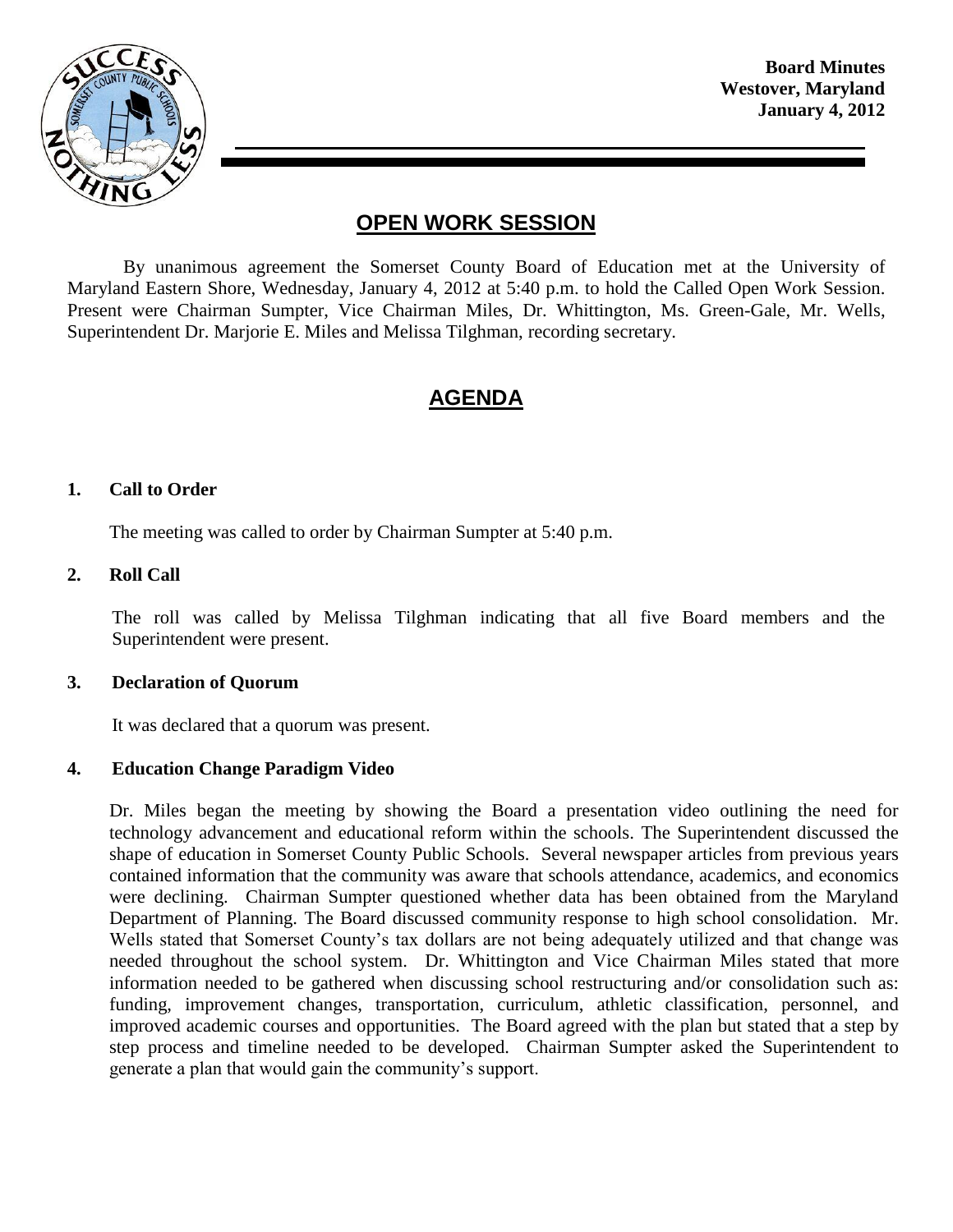Dr. Miles expressed concern that past staff reorganization and administration transfers throughout the system has not been successful. She is working on implementing a teacher/principal evaluation timeline and building a vision of support, leadership and accountability. Central office staff will now have to complete Service Reports when visiting schools. The Service Report will be signed by the school principal.

Dr. Whittington requested that the Superintendent obtain information from an individual who has been involved in school restructuring before. Chairman Sumpter stated that the Board has to make a decision and cautioned them to make the right decision for the students of Somerset County. Vice Chairman Miles stated that school personnel should be aligned with what the goals are of the school principal and that administrative realignment should be an easy transition.

It was moved by Ms. Green-Gale, seconded by Mr. Wells and passed to approve Dr. Miles' request to go forward with developing a plan to consolidate the two high schools into one and have two junior high schools. Dr. Whittington stated that he is comfortable with an implementation date of September 2013, but budget and planning costs must be developed.

Dr. Whittington suggested that planning and public hearings were needed to inform the community of the planned proposal as well as the development of a timeline of implementation.

The Board agreed that a restructuring plan and timeline was needed to take to the Maryland Planning Division highlighting the advantages of a central high school.

The Superintendent suggested that she could request a waiver from the State and present the Plan to Maryland in 2013.

It was the consensus of opinion of the Board that the Superintendent could move forward with the Alternative Governance for Crisfield High School. Dr. Miles stated that she would be requesting the Board's approval to reorganize and relocate Central Office Staff. This would allow the Career and Technology Center to offer more courses if given the extra space. A Business Plan Management course is being considered. The Board discussed dividing the Facilities and Transportation Director into two positions.

Dr. Miles stated that an informational article will be published thanking the community for their attendance to the meetings and that input.

The Superintendent will get someone to meet to discuss school restructuring at 5:30 on January 10, 2012.

The Board was informed that a Gideon letter will be sent home to parents informing them of the Gideon Bible distribution. The Board will get a copy of the letter that will be sent home to parents.

Chairman Sumpter stated that he would like to readdress uniform expansion. The State School Construction has been working and researching the plan.

Dr. Whittington questioned the whereabouts of the "Black Schools" old students' records and requested